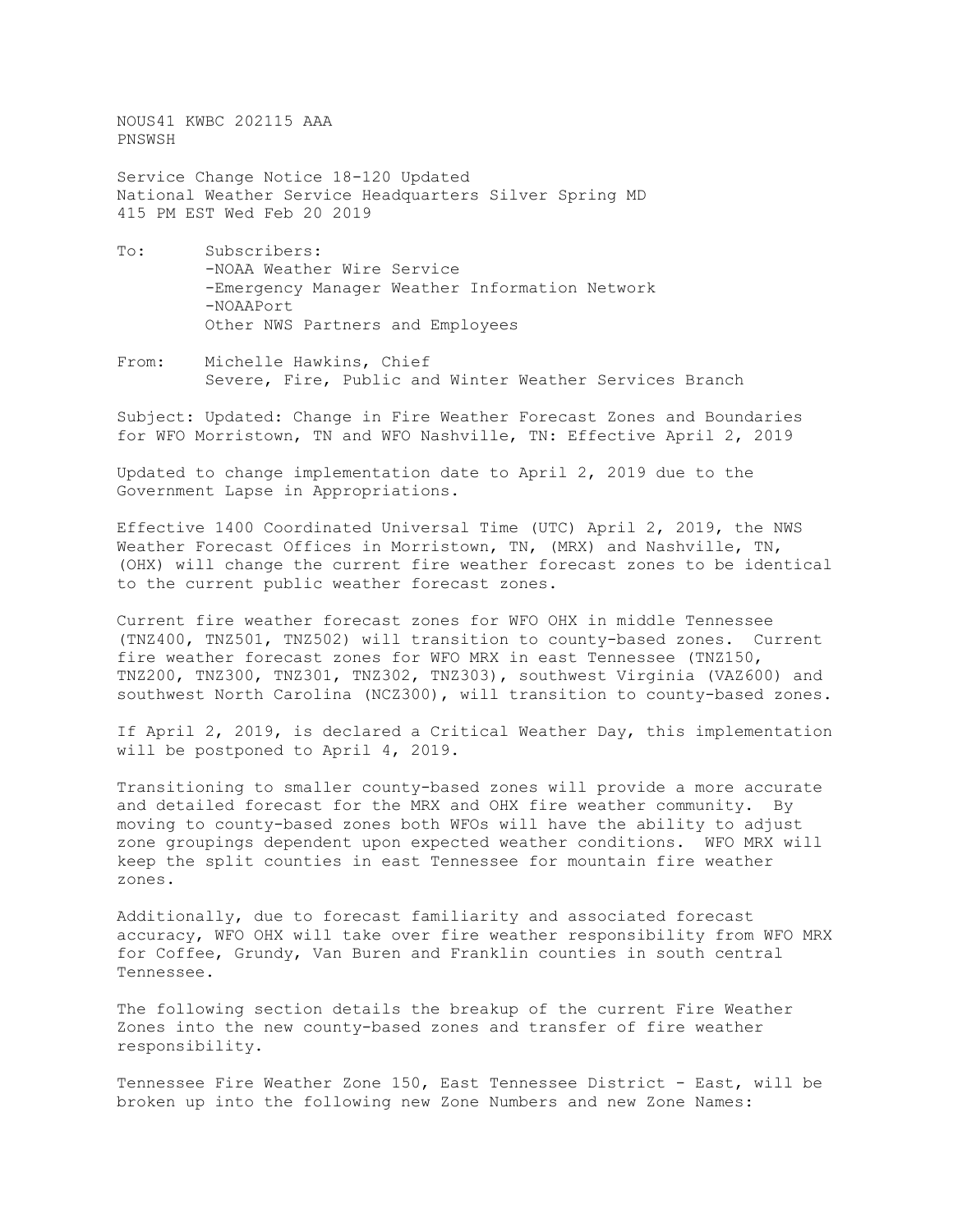| New Zone Number | New Zone Name    | WFO        |
|-----------------|------------------|------------|
|                 |                  |            |
| TNZ015          | Hancock          | <b>MRX</b> |
| TNZ016          | Hawkins          | <b>MRX</b> |
| TNZ017          | Sullivan         | <b>MRX</b> |
| TNZ038          | Grainger         | <b>MRX</b> |
| TNZ039          | Hamblen          | <b>MRX</b> |
| TNZ040          | Northwest Cocke  | <b>MRX</b> |
| TNZ042          | Northwest Greene | <b>MRX</b> |
| TNZ044          | Washington       | <b>MRX</b> |
| TNZ046          | Northwest Carter | <b>MRX</b> |
|                 |                  |            |

Tennessee Fire Weather Zone 200, East Tennessee District - West, will be broken up into the following new Zone Numbers and new Zone Names:

| New Zone Number | New Zone Name    | WFO        |
|-----------------|------------------|------------|
|                 |                  |            |
| TNZ012          | Scott            | <b>MRX</b> |
| TNZ013          | Campbell         | <b>MRX</b> |
| TNZ014          | Claiborne        | <b>MRX</b> |
| TNZ035          | Morgan           | <b>MRX</b> |
| TNZ036          | Anderson         | <b>MRX</b> |
| TNZ037          | Union            | <b>MRX</b> |
| TNZ067          | Roane            | <b>MRX</b> |
| TNZ068          | Loudon           | <b>MRX</b> |
| TNZ069          | Knox             | <b>MRX</b> |
| TNZ070          | Jefferson        | <b>MRX</b> |
| TNZ071          | Northwest Blount | <b>MRX</b> |
| TNZ073          | North Sevier     | <b>MRX</b> |
| TNZ086          | Northwest Monroe | <b>MRX</b> |

Tennessee Fire Weather Zone 300, Cumberland District - South, will be broken up into the following new Zone Numbers and new Zone Names:

| New Zone Number | New Zone Name | WFO        |
|-----------------|---------------|------------|
|                 |               |            |
| TNZ081          | Sequatchie    | MRX+       |
| TNZ083          | Rhea          | MRX        |
| TNZ084          | Meigs         | MRX        |
| TNZ085          | McMinn        | MRX        |
| TNZ098          | Marion        | MRX        |
| TNZ099          | Hamilton      | <b>MRX</b> |
| TNZ100          | Bradley       | <b>MRX</b> |
| TNZ077          | Coffee        | OHX        |
| TNZ079          | Grundy        | OHX        |
| TNZ080          | Van Buren     | $OHX-$     |
| TNZ097          | Franklin      | <b>OHX</b> |
|                 |               |            |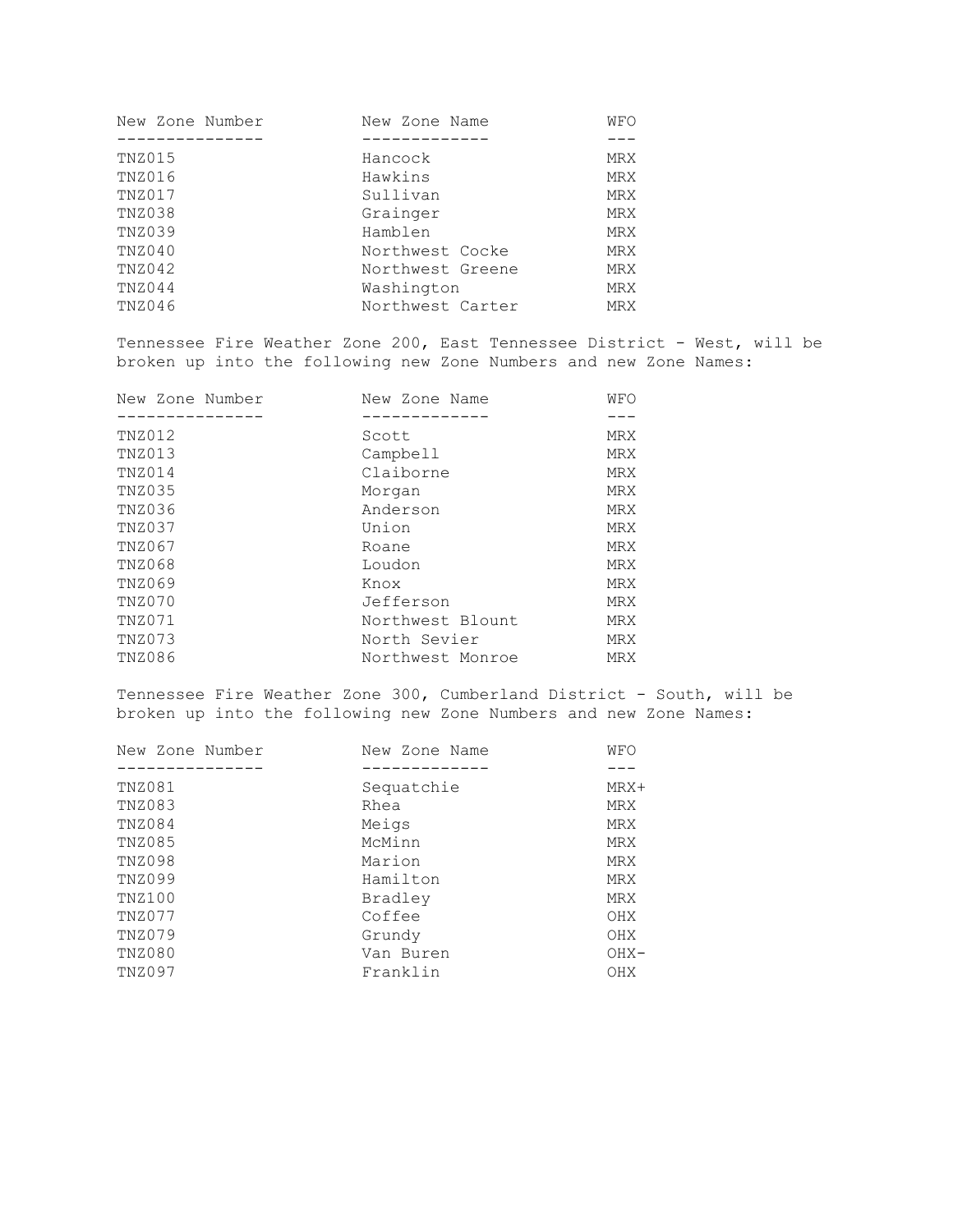Tennessee Fire Weather Zone 301, Northern Cherokee National Forest, will be broken up into the following new Zone Numbers and new Zone Names:

| New Zone Number | New Zone Name         | WFO        |
|-----------------|-----------------------|------------|
|                 |                       |            |
| TNZ018          | Johnson               | MRX        |
| TNZ041          | Cocke Smoky Mountains | <b>MRX</b> |
| TNZ043          | Southeast Greene      | <b>MRX</b> |
| TNZ045          | Unicoi                | <b>MRX</b> |
| TNZ047          | Southeast Carter      | <b>MRX</b> |
|                 |                       |            |

Tennessee Fire Weather Zone 302, Southern Cherokee National Forest, will be broken up into the following new Zone Numbers and new Zone Names:

| New Zone Number | New Zone Name    | WFO |
|-----------------|------------------|-----|
|                 |                  |     |
| TNZ087          | Southeast Monroe | MRX |
| TNZ101          | West Polk        | MRX |
| TNZ102          | East Polk        | MRX |

Tennessee Fire Weather Zone 303, TN portion of the Great Smoky Mountains National Park, will be broken up into the following new Zone Numbers and new Zone Names:

| New Zone Number | New Zone Name          | WFO |
|-----------------|------------------------|-----|
|                 |                        |     |
| TNZ072          | Blount Smoky Mountains | MRX |
| TNZ074          | Sevier Smoky Mountains | MRX |

Tennessee Fire Weather Zone 400, Cumberland District - North, will be broken up into the following new Zone Numbers and new Zone Names:

| New Zone Number | New Zone Name | WFO |
|-----------------|---------------|-----|
|                 |               |     |
| TNZ009          | Macon         | OHX |
| TNZ010          | Clay          | OHX |
| TNZ011          | Pickett       | OHX |
| TNZ029          | Trousdale     | OHX |
| TNZ030          | Smith         | OHX |
| TNZ031          | Jackson       | OHX |
| TNZ032          | Putnam        | OHX |
| TNZ033          | Overton       | OHX |
| TNZ034          | Fentress      | OHX |
| TNZ063          | Cannon        | OHX |
| TNZ064          | De Kalb       | OHX |
| TNZ065          | White         | OHX |
| TNZ066          | Cumberland    | OHX |
| TNZ078          | Warren        | OHX |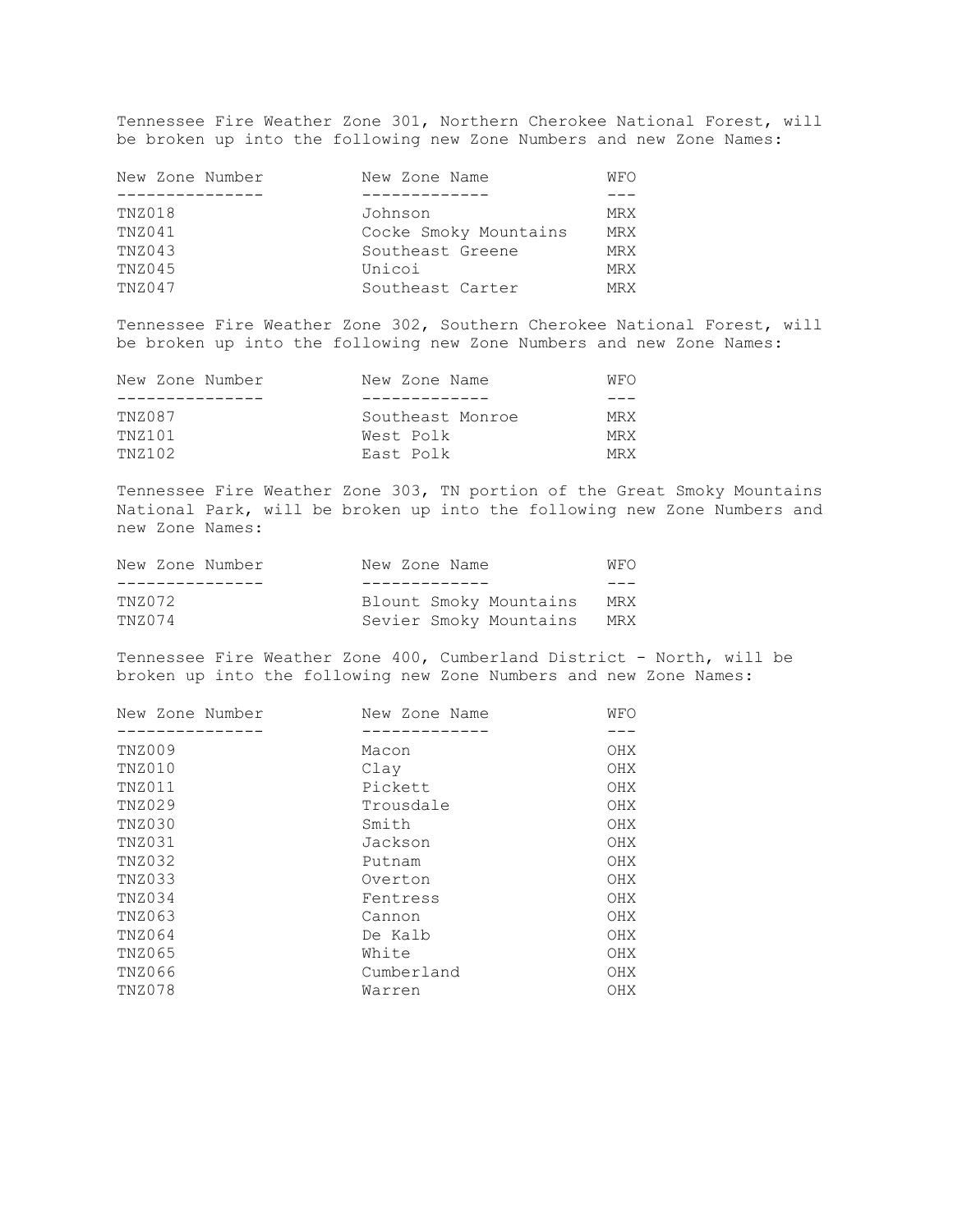Tennessee Fire Weather Zone 501, Highland Rim District - North, will be broken up into the following new Zone Numbers and new Zone Names:

| New Zone Number | New Zone Name | WFO |
|-----------------|---------------|-----|
|                 |               |     |
| TNZ005          | Stewart       | OHX |
| TNZ006          | Montgomery    | OHX |
| TNZ007          | Robertson     | OHX |
| TNZ008          | Sumner        | OHX |
| TNZ023          | Houston       | OHX |
| TNZ024          | Humphreys     | OHX |
| TNZ025          | Dickson       | OHX |
| TNZ026          | Cheatham      | OHX |
| TNZ027          | Davidson      | OHX |
| TNZ028          | Wilson        | OHX |
| TNZ059          | Williamson    | OHX |
| TNZ062          | Rutherford    | OHX |
|                 |               |     |

Tennessee Fire Weather Zone 502, Highland Rim District - South, will be broken up into the following new Zone Numbers and new Zone Names:

| New Zone Number | New Zone Name | WFO |
|-----------------|---------------|-----|
|                 |               |     |
| TNZ056          | Perry         | OHX |
| TNZ057          | Hickman       | OHX |
| TNZ058          | Lewis         | OHX |
| TNZ060          | Maury         | OHX |
| TNZ061          | Marshall      | OHX |
| TNZ075          | Bedford       | OHX |
| TNZ076          | Moore         | OHX |
| TNZ092          | Hardin        | OHX |
| TNZ093          | Wayne         | OHX |
| TNZ094          | Lawrence      | OHX |
| TNZ095          | Giles         | OHX |
| TNZ096          | Lincoln       | OHX |
|                 |               |     |

North Carolina Fire Weather Zone 300, Nantahala National Forest, will be broken up into the following new Zone Numbers and new Zone Names:

| New Zone Number | New Zone Name | WFO        |
|-----------------|---------------|------------|
|                 |               |            |
| NCZ060          | Cherokee      | <b>MRX</b> |
| NCZ061          | Clav          | <b>MRX</b> |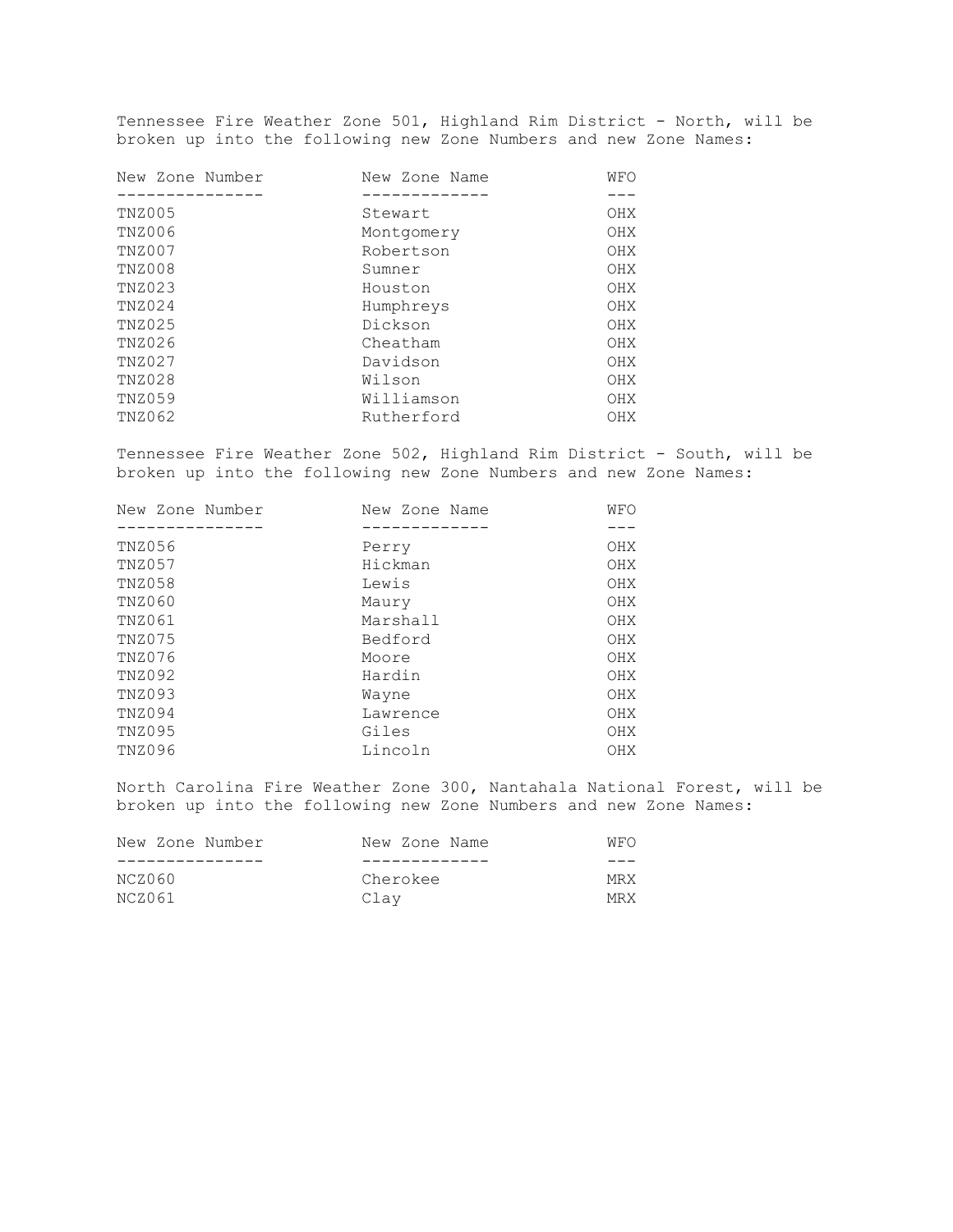Virginia Fire Weather Zone 600, Jefferson National forest/Virginia Forestry District 6, will be broken up into the following new Zone Numbers and new Zone Names:

| New Zone Number | New Zone Name                | WFO        |
|-----------------|------------------------------|------------|
|                 |                              |            |
| VAZ001          | Lee                          | MRX        |
| VAZ002          | Wise                         | <b>MRX</b> |
| VAZ002          | Wise (City of Norton)        | MRX        |
| VAZ005          | Scott                        | MRX        |
| VAZ006          | Russell                      | MRX        |
| VAZ008          | Washington                   | MRX        |
| VAZ008          | Washington (City of Bristol) | <b>MRX</b> |

Once again, Coffee (TNZ077), Grundy (TNZ079), Van Buren (TNZ080), and Franklin (TNZ097) will transfer from MRX to OHX. Graphical descriptions of the old and new fire weather forecast zones are online at:

<http://www.weather.gov/mrx/firezonechange-2019>

and

<http://www.weather.gov/ohx/firezonechange-2019>

NWS watch, warning and forecast products affected by these changes are:

| Product                        | WMO Heading | AWIPS ID |
|--------------------------------|-------------|----------|
|                                |             |          |
| Fire Weather Watch             | WWUS84 KMRX | RFWMRX   |
| Red Flag Warning               | WWUS84 KMRX | RFWMRX   |
| Fire Weather Planning Forecast | FNUS54 KMRX | FWFMRX   |
| Fire Weather Watch             | WWUS84 KOHX | RFWOHX   |
| Red Flag Warning               | WWUS84 KOHX | RFWOHX   |
| Fire Weather Planning Forecast | FNUS54 KOHX | FWFOHX   |

NWS partners and users will need to make necessary changes to their communications systems to accommodate these fire weather forecast zone changes.

A shapefile of the new fire weather forecast zones for WFO OHX and MRX is online at:

<https://www.weather.gov/gis/FireZones>